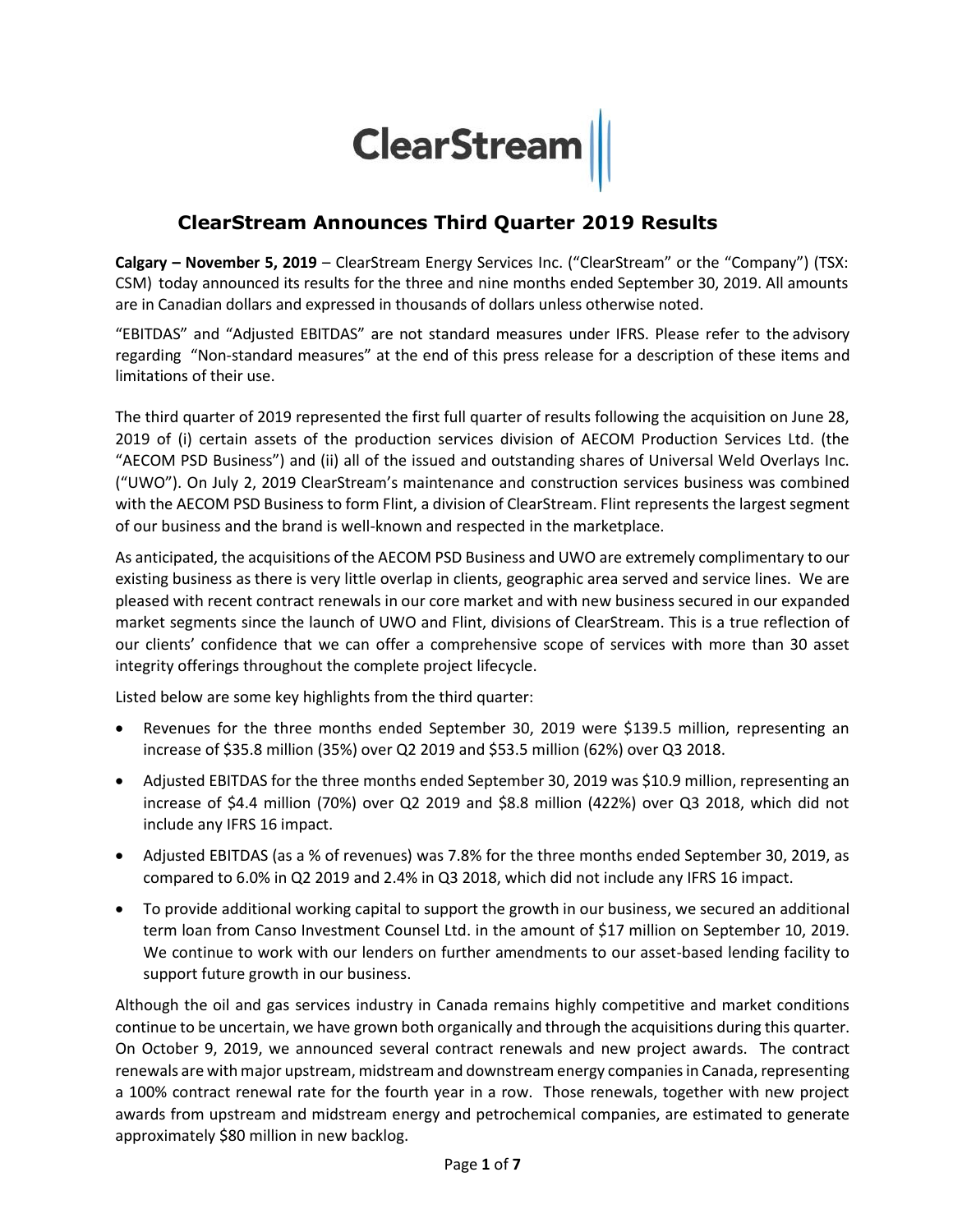Our clients continue to cautiously manage spending in light of the uncertain political and regulatory environment in Canada. Pricing levels in 2019 have remained stable relative to 2018. In order to better serve our clients, we will continue to focus on operational excellence through our employees' engagement in combination with business process automation and efficiencies. We strive to improve everyday our customers' facilities and operations in a safe, efficient and cost-effective manner.

As part of our strategic plan for diversity and inclusion and to provide significant benefits to the local communities, ClearStream established a joint venture with the Blueberry River First Nation in the first quarter of 2019. We are pleased with the progress made since the launch of the joint venture. Through the joint venture and other initiatives, we are establishing ClearStream / Flint as the leading industrial provider of asset integrity services in the growing market of Northeast British Columbia.

With the support from our stakeholders and financial partners, combined with our track record of strong operational execution, we are well positioned for continued growth and improved profitability going forward.

|                                                                     | Q <sub>3</sub> | Q <sub>3</sub> | <b>YTD</b> | <b>YTD</b> |
|---------------------------------------------------------------------|----------------|----------------|------------|------------|
| $($ \$ millions, except per share amounts $)$                       | 2019           | 2018           | 2019       | 2018       |
| Revenue                                                             | 139.5          | 86.0           | 327.2      | 300.5      |
| Gross profit                                                        | 17.0           | 7.4            | 37.2       | 20.9       |
| Selling, general & administrative expenses                          | (6.2)          | (5.6)          | (18.1)     | (14.8)     |
| <b>Adjusted EBITDAS</b>                                             | 10.9           | 2.1            | 20.9       | 6.5        |
| Gain (loss) from continuing operations                              | 0.9            | (20.4)         | 3.8        | (26.5)     |
| Gain (loss) per share from continuing operations, basic and diluted | 0.01           | (0.19)         | 0.01       | (0.24)     |

#### **OVERVIEW OF FINANCIAL RESULTS**

## **Q3 2019 RESULTS COMMENTARY**

Revenues for the three and nine months ended September 30, 2019 were \$139,534 and \$327,178 compared to \$85,996 and \$300,492 for the same periods in 2018, an increase of 62.3% and 8.7%, respectively. This increase in 2019, in comparison to 2018, is largely driven by the acquisitions on June 28, 2019 of AECOM and UWO. In addition, the 2019 revenue increase over 2018 is being driven by strong organic growth in the pre-existing Maintenance and Construction Services segment.

Gross profit for the three and nine months ended September 30, 2019 was \$16,956 and \$37,245, as compared to \$7,400 and \$20,928 for the same periods in 2018, an increase of 129.1% and 78.0%, respectively. The increase in gross profit is related to the acquisition of AECOM and UWO, the organic growth realized in the Maintenance and Construction Services segment, as well as the adoption of IFRS 16 (Leases), which results in a reduction of direct rent expense compared to 2018.

Selling, general and administrative ("SG&A") expenses for the three and nine months ended September 30, 2019 were \$6,171 and \$18,051, in comparison to \$5,629 and \$14,798 for the same periods in 2018. For the nine months ended, September 30, 2019, SG&A expenses, as a percentage of revenue, were 5.5% compared to 4.9% for the same period 2018. SG&A expenses as a percentage of revenue were impacted by a significant decrease in the ClearWater division's large plant turnaround revenue in 2019 as compared to 2018, as SG&A expenses are largely fixed. Also impacting SG&A expenses were transition costs, including professional fees incurred in the Company's growth initiatives and other expenses to support business process improvements designed to increase operational effectiveness and lower operating costs going forward. For the three months ended, September 30, 2019, SG&A expenses, as a percentage of revenue, were 4.4% compared to 6.5% for the same period 2018.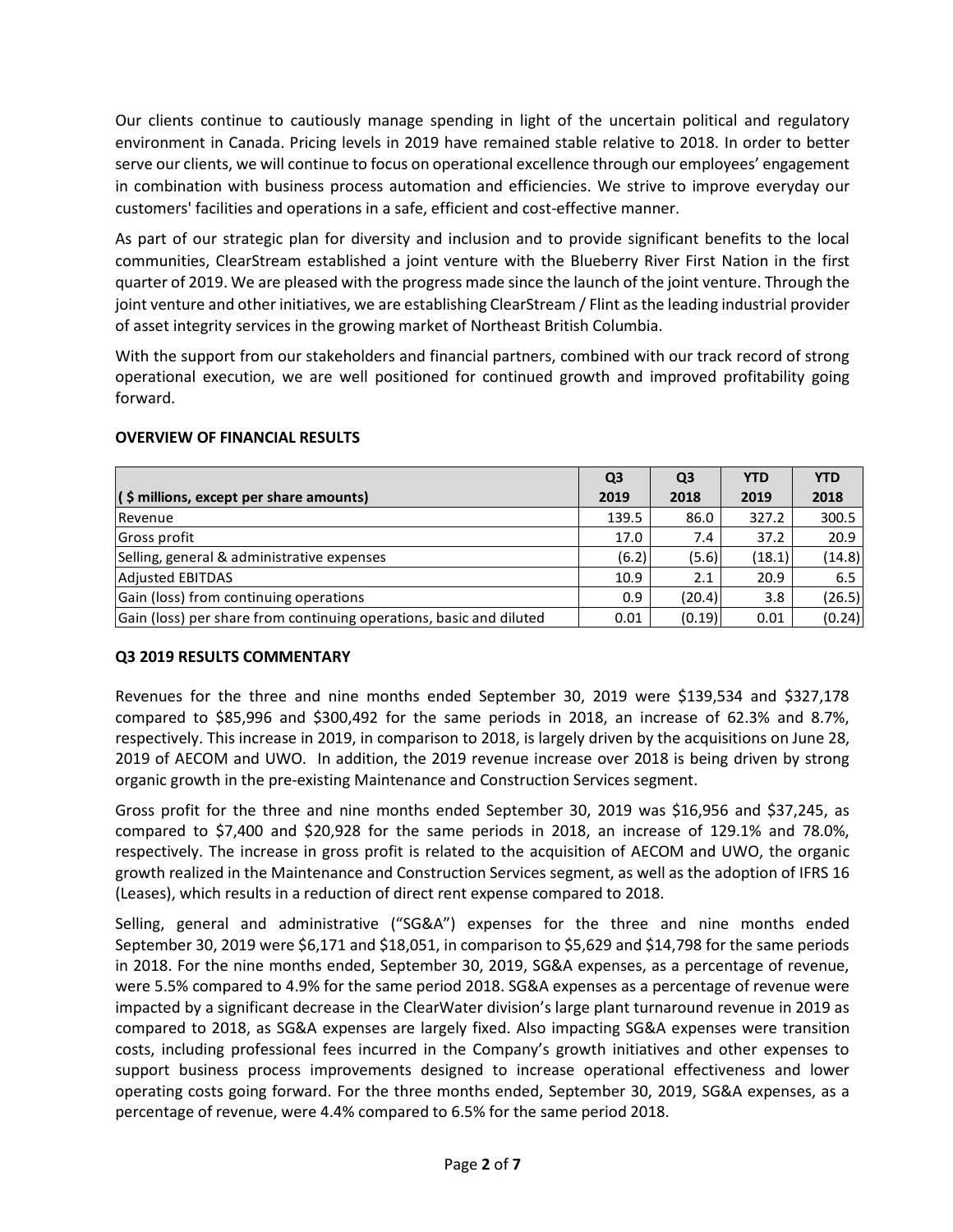Non-cash items that impacted the 2019 results were depreciation and amortization. For the nine months ended September 30, 2019, depreciation and amortization expense was \$9,893 compared to \$5,827 for the same period in 2018. The increase in depreciation and amortization expense was largely due to the implementation of IFRS 16 and the impact of the large amount of assets that were acquired in the AECOM acquisition.

For the nine months ended September 30, 2019, interest expenses were \$13,925 compared to \$9,501 for the same period in 2018. Interest expenses increased by \$4,424, of which \$2,426 related to the impact of IFRS 16. The additional increase was due to an increase in the amount outstanding under the term loan facilities due to advances made in the fourth quarter of 2018 and the second quarter of 2019.

Restructuring costs of \$5,531 were recorded during the nine months ended September 30, 2019, in comparison to \$127 in 2018. These non-recurring restructuring costs are related to the AECOM and UWO acquisitions which closed on June 28, 2019, as well as severance and growth initiatives.

Income from continuing operations for the three and nine months ended September 30, 2019 was \$926 and \$3,795, in comparison to losses of \$20,384 and \$26,469 for the same periods in 2018. Nothwithstanding the significant improvement of gross profit, the income variance is also largely driven by the bargain purchase gain and deferred income tax recovery recognized through the AECOM and UWO acquisitions which closed on June 28, 2019, as well as the impairment of intangible assets and goodwill recorded in 2018.

The gain from discontinued operations was \$2,027 for the nine months ended September 30, 2019, compared to a loss of \$610 for the same period in 2018. The gain in 2019 includes the Company's share of an income tax reassessment won by Brompton resulting in a recovery of \$3,250, offset by expenses that the Company continues to incur relating to the sale of businesses that it owned prior to March 2018. These expenses consist largely of legal, insurance, and consulting costs relating to the Quantum Murray earn-out and legal proceedings that existed prior to the sale of the business.

For the three and nine months ended September 30, 2019, Adjusted EBITDAS were \$10,858 and \$20,907, as compared to EBITDAS of \$2,081 and \$6,544 for the same periods in 2018. Adjusted EBITDAS for the nine months ended September 30, 2019 increased compared to 2018 due largely to the impact of increased activity from the AECOM and UWO acquisitions combined with organic growth in the pre-existing Maintenance and Construction Services segment.

## **Segment Review**

#### **MAI NTENANCE AND CONS TRUCT ION SERVI CE S**

|                                            | Q <sub>3</sub> | Q <sub>3</sub> | <b>YTD</b> | <b>YTD</b> |
|--------------------------------------------|----------------|----------------|------------|------------|
| $($ \$ millions, except per share amounts) | 2019           | 2018           | 2019       | 2018       |
| Revenue                                    | 124.8          | 67.8           | 279.5      | 255.5      |
| Gross profit                               | 11.8           | 3.4            | 22.3       | 12.1       |
| Selling, general & administrative expenses | (0.8)          | (0.2)          | (1.7)      | (0.8)      |
| <b>Adjusted EBITDAS</b>                    | 11.0           | 3.2            | 20.7       | 11.4       |
| Income from continuing operations          | 8.8            | (15.5)         | 14.8       | (10.3)     |

#### **REVENUES**

Revenues for the Maintenance and Construction Services segment were \$124,848 and \$279,491 for the three and nine months ended September 30, 2019, compared to \$67,829 and \$255,548 for the same periods in the prior year, reflecting increases of 84.1% and 9.4%, respectively. These increases were due to the acquisition of AECOM assets on June 28, 2019 as well as organic growth in the pre-existing Maintenance and Construction Services segment. Excluding the impact of the AECOM acquisition,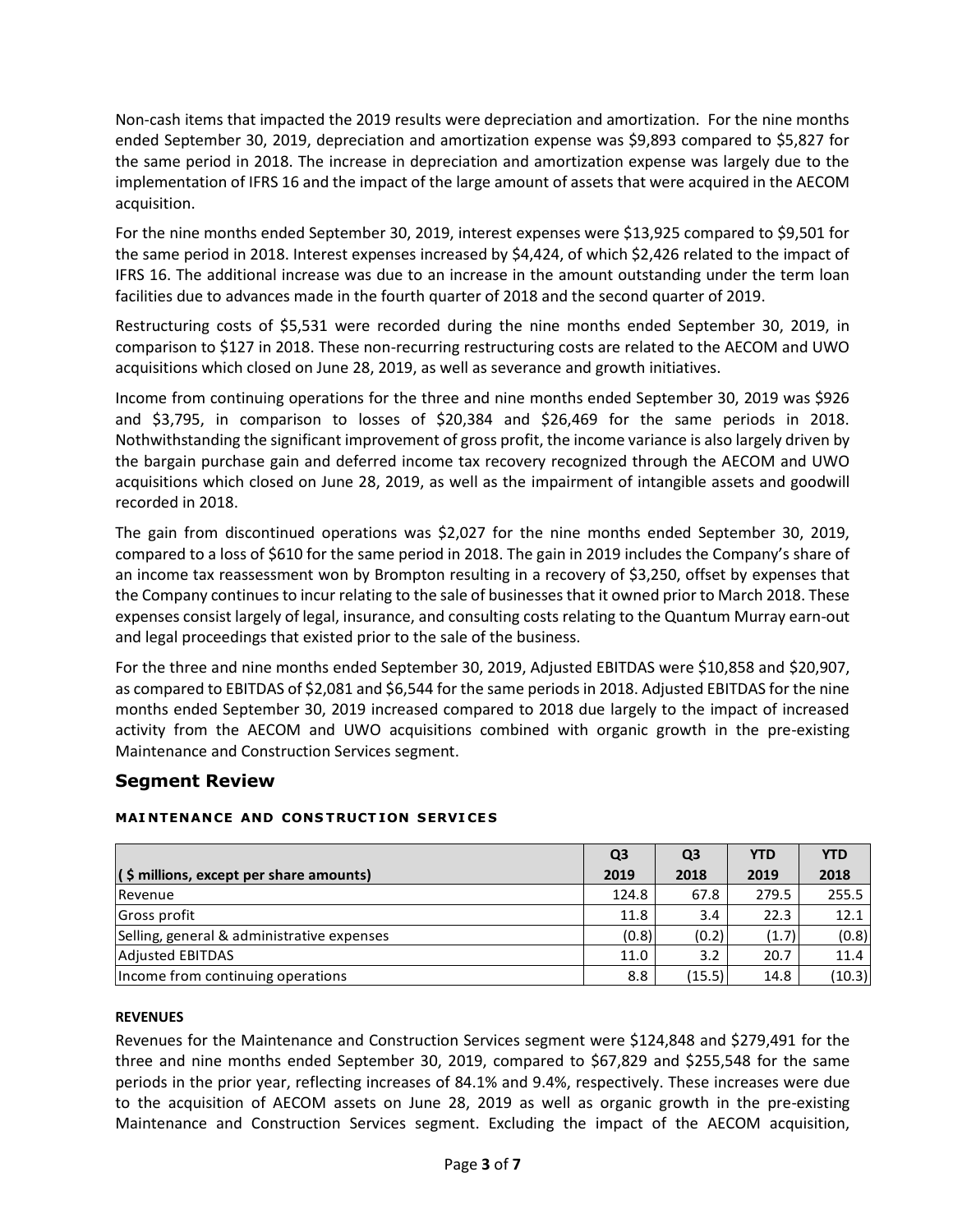revenues for the three months ended September 30, 2019 were \$85,420 compared to \$67,829 for the same period in 2018 demonstrating the strong organic growth realized in the business as well.

## **GROSS PROFIT**

Gross profit was \$11,775 and \$22,272 in the three and nine months ended September 30, 2019, compared to \$3,420 and \$12,114 for the same periods 2018. The gross profit increase was due to both the organic growth as well as the increased activity from the AECOM acquisition, through better absorption of indirect costs. In addition, the increase was partially due to the adoption of IFRS 16 on January 1, 2019, which reduced direct rent expense and increased gross profit by \$2,114 for the nine months ended September 30, 2019.

#### **SELLING, GENERAL AND ADMINISTRATIVE EXPENSES**

SG&A expenses for the Maintenance and Construction Services segment were \$830 and \$1,662 for the three and nine months ended September 30, 2019, compared to \$214 and \$819 for the same periods in 2018. SG&A expenses increased partially due to additional costs to support the revenue increases and the acquisition in this segment.

|                                            | Q <sub>3</sub> | Q <sub>3</sub> | <b>YTD</b> | <b>YTD</b> |
|--------------------------------------------|----------------|----------------|------------|------------|
| (\$ millions, except per share amounts)    | 2019           | 2018           | 2019       | 2018       |
| Revenue                                    | 16.1           | 18.8           | 51.1       | 45.6       |
| Gross profit                               | 5.2            | 4.0            | 15.0       | 8.8        |
| Selling, general & administrative expenses | (0.5)          | (0.2)          | (1.3)      | (0.4)      |
| <b>Adjusted EBITDAS</b>                    | 4.7            | 3.8            | 13.7       | 8.4        |
| Income from continuing operations          | 3.7            | 3.0            | 9.1        | 7.0        |

#### **WEAR, FABRICATION AND ENVIRONMENTAL SERVICES**

#### **REVENUES**

Revenues for this segment for the three and nine months ended September 30, 2019 were \$16,099 and \$51,129, compared to \$18,807 and \$45,584 for the same periods in 2018. The increase in revenue for the nine months ended September 30, 2019, was partially due to an overall increase in Wear Technology demand, including the additional capacity from the AFX acquisition completed in the third quarter of 2018, and the UWO acquisition completed in the second quarter of 2019. This increase offset the decrease in revenues in the Fabrication business in 2019.

#### **GROSS PROFIT**

Gross profit was \$5,181 and \$14,973 for the three and nine months ended September 30, 2019, compared to \$3,980 and \$8,814 for the same periods in 2018. The gross profit increase was partially due to the adoption of IFRS 16 on January 1, 2019, which reduced direct rent expense and increased gross profit by \$2,119 for the nine months ended September 30, 2019. For the three months ended September 30, 2019, revenues were lower but gross profits were higher due to the closure of some of our unprofitable Fabrication facilities in the period, the UWO acquisition, and operational efficiencies in our Wear business.

#### **SELLING, GENERAL AND ADMINISTRATIVE EXPENSES**

SG&A expenses for the Wear, Fabrication, and Environmental services segment for the nine months ended September 30, 2019 increased compared to 2018 due to the AFX acquisition completed in the third quarter of 2018, the UWO acquisition completed in the second quarter of 2019, and additional resources required to support the increased activity in this segment.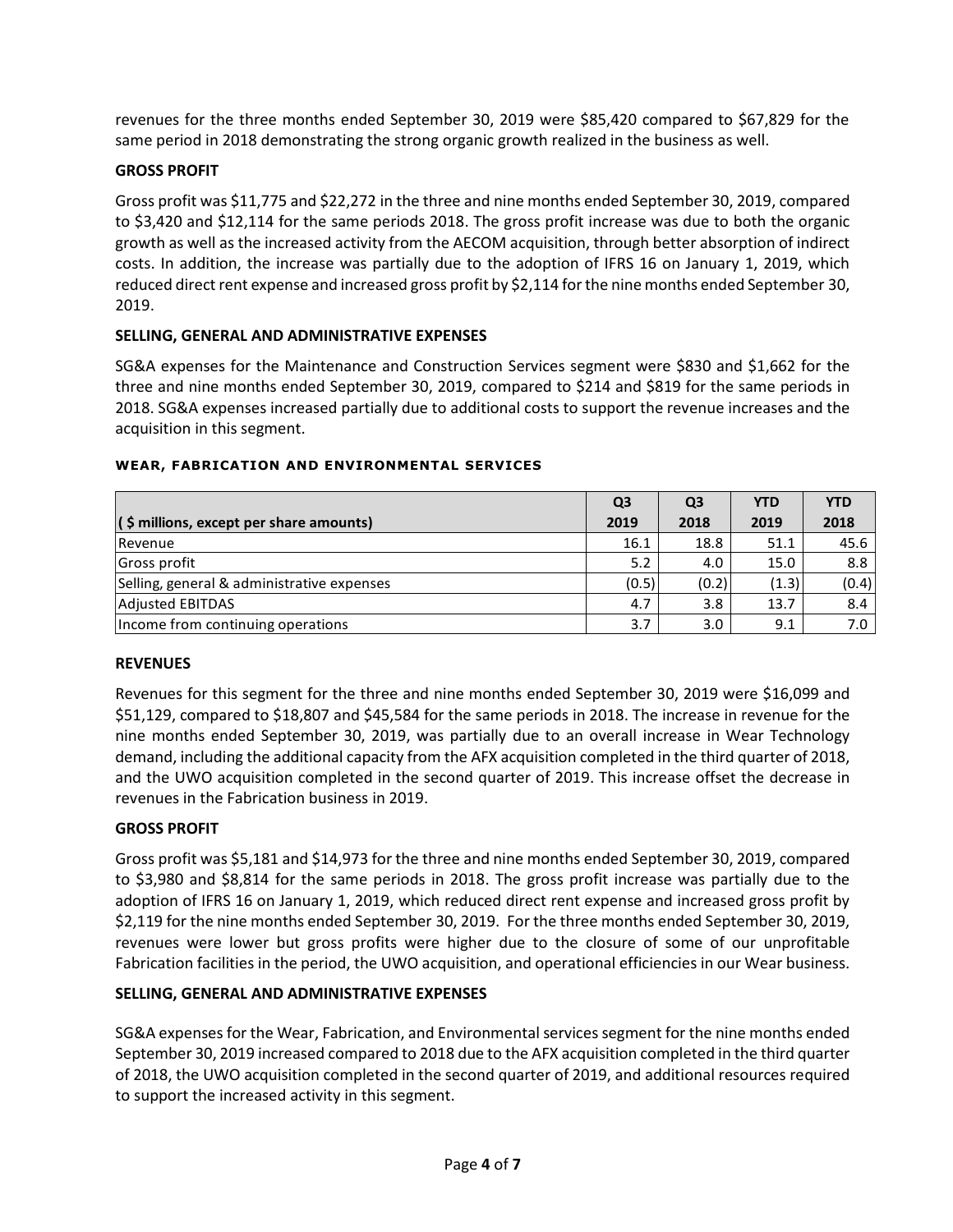## **CORPORATE**

|                                            | Q3    |       | YTD    |        |
|--------------------------------------------|-------|-------|--------|--------|
| $($ \$ millions, except per share amounts) | 2019  | 2018  | 2019   | 2018   |
| Selling, general & administrative expenses | (4.8) | (5.3) | (15.1) | (13.6) |

#### **SELLING, GENERAL AND ADMINISTRATIVE EXPENSES**

SG&A expenses were \$4,848 and \$15,092 for the three and nine months ended September 30, 2019, compared to \$5,265 and \$13,559 for the same periods in 2018. The increase for the nine months ended September 30, 2019 was partially due to additional resources required to support the increased activity from organic growth recognized in the period as well as the completion and integration of the AECOM and UWO acquisitions. Also impacting SG&A expenses were transition costs, including professional fees incurred in the Company's growth initiatives and other expenses to support business process improvements designed to increase operational effectiveness and lower operating costs going forward. For the three months ended September 30, 2019, SG&A expenses, as a percentage of total revenue, were 3.5% compared to 6.1% for the same period 2018 due to significantly higher revenue in the three months ended September 30, 2019 as well as IFRS 16 impacts in 2019 which resulted in a reduction of direct rent expense compared to 2018.

#### **LIQUIDITY AND CAPITAL RESOURCES**

The company expects cash flow from operations and equity issuance will be sufficient to meet the foreseeable business operating and recurring cash needs (including for debt service and capital expenditures).

|                                                       | <b>YTD</b> | <b>YTD</b> |
|-------------------------------------------------------|------------|------------|
| $($ \$ millions, except per share amounts)            | 2019       | 2018       |
| Cash provided (used in) by operating activities       | (27.2)     | (16.6)     |
| Total cash (used in) provided by investing activities | (55.8)     | 1.8        |
| Total cash (used in) provided by financing activities | 72.2       | 13.2       |
| Decrease in cash                                      | (10.8)     | (1.7)      |

#### **OPERATING AND INVESTING ACTIVITIES**

Cash used in continuing operations represents the net income reported during the nine months ended September 30, 2019 adjusted for interest and non-cash items, including depreciation, amortization and asset impairments. The cash provided by or used in discontinued operations includes onerous lease payments and the settlement of some of the legacy claims in 2019 and other expenses paid in 2019 relating to businesses that were sold prior to March 2018.

Cash used in investing activities consist of the AECOM and UWO acquisitions completed in the second quarter of 2019, which are expected to complement existing service lines and further broaden potential market opportunities.

Cash provided by financing activities in the third quarter 2019 includes proceeds from term loans and other secured borrowings net of repayments made during the period.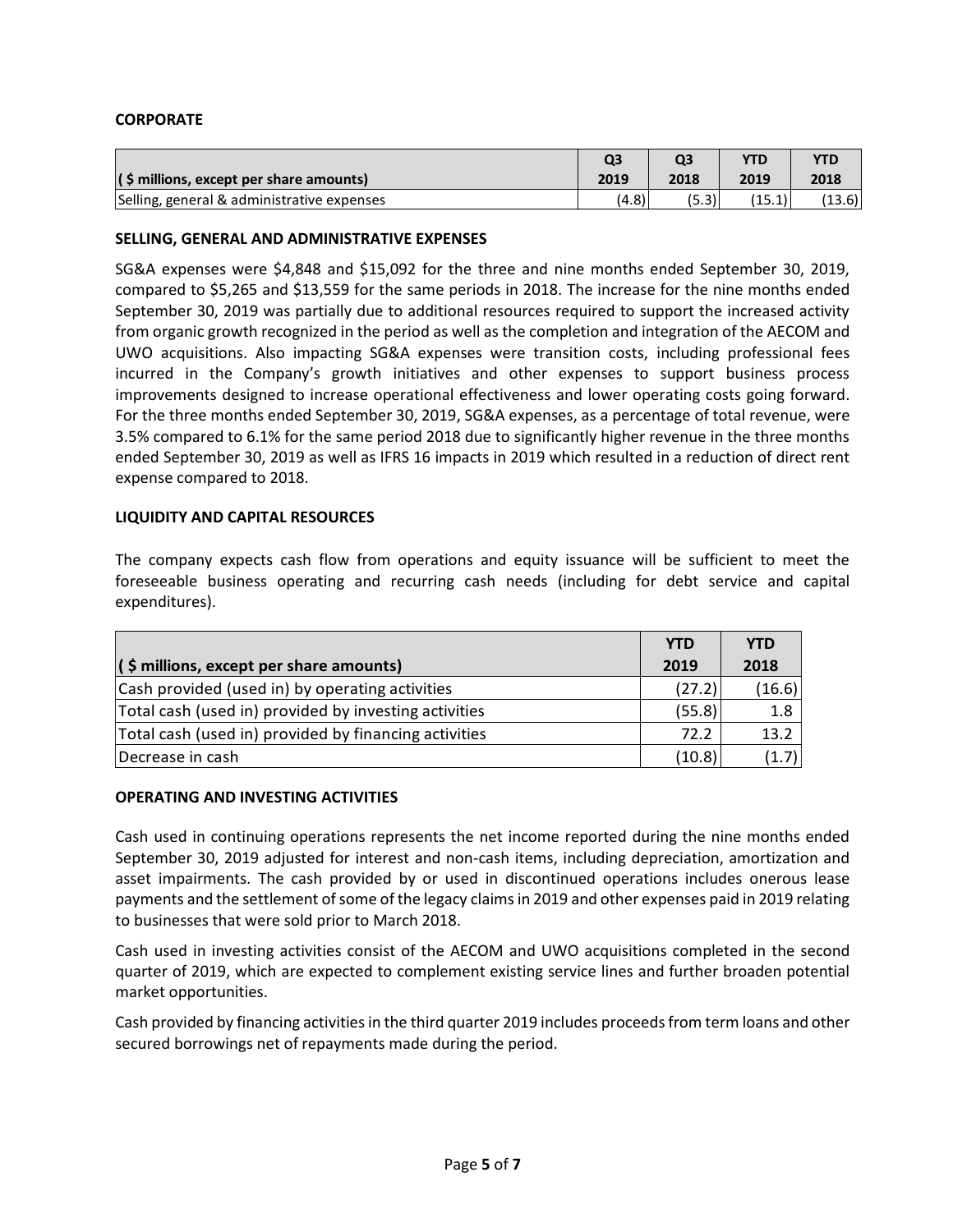#### **OUTLOOK**

Overall market conditions continue to be uncertain in light of commodity pricing volatility and lack of infrastructure build up to bring product to markets. Therefore, upstream, midstream and downstream companies are likely to maintain spending discipline for capital projects and focus instead on operational efficiencies and asset integrity. However, with the recent acquisitions generating more comprehensive service offerings, an increase in demand for our maintenance, turnaround, wear and environmental services is expected in late 2019 and 2020.

#### **Additional information**

Our condensed consolidated interim unaudited financial statements for the three and nine months ended September 30, 2019 and the related Management's Discussion and Analysis of the operating and financial results can be accessed on our website a[t www.clearstreamenergy.ca](http://www.clearstreamenergy.ca/) and will be available shortly through SEDAR at www.sedar.com.

#### **About ClearStream Energy Services Inc.**

With a legacy of excellence and experience stretching back more than 50 years, ClearStream provides solutions to the Energy and Industrial markets including: Oil & Gas, Petrochemical, Mining, Power, Agriculture, Forestry, Infrastructure and Water Treatment. With offices strategically located across Canada and over 4,000 employees, we provide maintenance, construction and environmental services that keep our clients moving forward. For more information about ClearStream, please visit [www.clearstreamenergy.ca](http://www.clearstreamenergy.ca/) or contact:

| <b>Randy Watt</b>                | <b>Yves Paletta</b>              |
|----------------------------------|----------------------------------|
| <b>Chief Financial Officer</b>   | <b>Chief Executive Officer</b>   |
| ClearStream Energy Services Inc. | ClearStream Energy Services Inc. |
| (587) 318-0997                   | (587) 318-0997                   |
| rwatt@clearstreamenergy.ca       | ypaletta@clearstreamenergy.ca    |

#### **Advisory regarding Forward-Lookinginformation**

Certain information included in this press release may constitute "forward-looking information" within the meaning of Canadian securities laws. In some cases, forward-looking information can be identified by terminology such as "may", "will", "should", "expect", "plan", "anticipate", "believe", "estimate", "predict", "potential", "continue" or the negative of these terms or other similar expressions concerning matters that are not historical facts. Specifically, this press release contains forward-looking information relating to: our business plans, strategies and objectives; our plan to work with our lenders on further amendments to our assetbased lending facility to support future growth in our business; the funding of foreseeable business operating and recurring cash needs; and that demand for our services is expected to increase in late 2019 and 2020.

Forward-looking information involves significant risks and uncertainties. A number of factors could cause actual events or results to differ materially from the events and results discussed in the forward-looking information including, but not limited to, risks related to the integration of acquired businesses, conditions of capital markets, economic conditions, commodity prices, dependence on key personnel, interest rates, regulatory change, ability to meet working capital requirements and capital expenditure needs, factors relating to the weather and availability of labour. These factors should not be considered exhaustive. Risks and uncertainties about ClearStream's business are more fully discussed in ClearStream's disclosure materials, including its annual information form and management's discussion and analysis of the operating and financial results (MD&A), filed with the securities regulatory authorities in Canada and available at www.sedar.com. In formulating forwardlooking information herein, management has assumed that business and economic conditions affecting ClearStream will continue substantially in the ordinary course, including, without limitation, with respect to general levels of economic activity, regulations, taxes and interest rates. Although the forward-looking information is based on what management of ClearStream consider to be reasonable assumptions based on information currently available to it, there can be no assurance that actual events or results will be consistent with this forward-looking information, and management's assumptions may prove to be incorrect.

This forward-looking information is made as of the date of this press release, and ClearStream does not assume any obligation to update or revise it to reflect new events or circumstances except as required by law. Undue reliance should not be placed on forward-looking information. Forward-looking information is provided for the purpose of providing information about management's current expectations and plans relating to the future. Readers are cautioned that such information may not be appropriate for other purposes.

#### **Non-standardmeasures**

The terms ''EBITDAS'' and "Adjusted EBITDAS" (collectively the ''Non-standard measures'') are financial measures used in this press release that are not standard measures under IFRS. ClearStream's method of calculating Non-standard measures may differ from the methods used by other issuers. Therefore, ClearStream's Non-standard measures, as presented, may not be comparable to similar measures presented by other issuers.

**EBITDAS** refers to net earnings determined in accordance with IFRS, before depreciation and amortization, interest expense, income tax expense (recovery) and